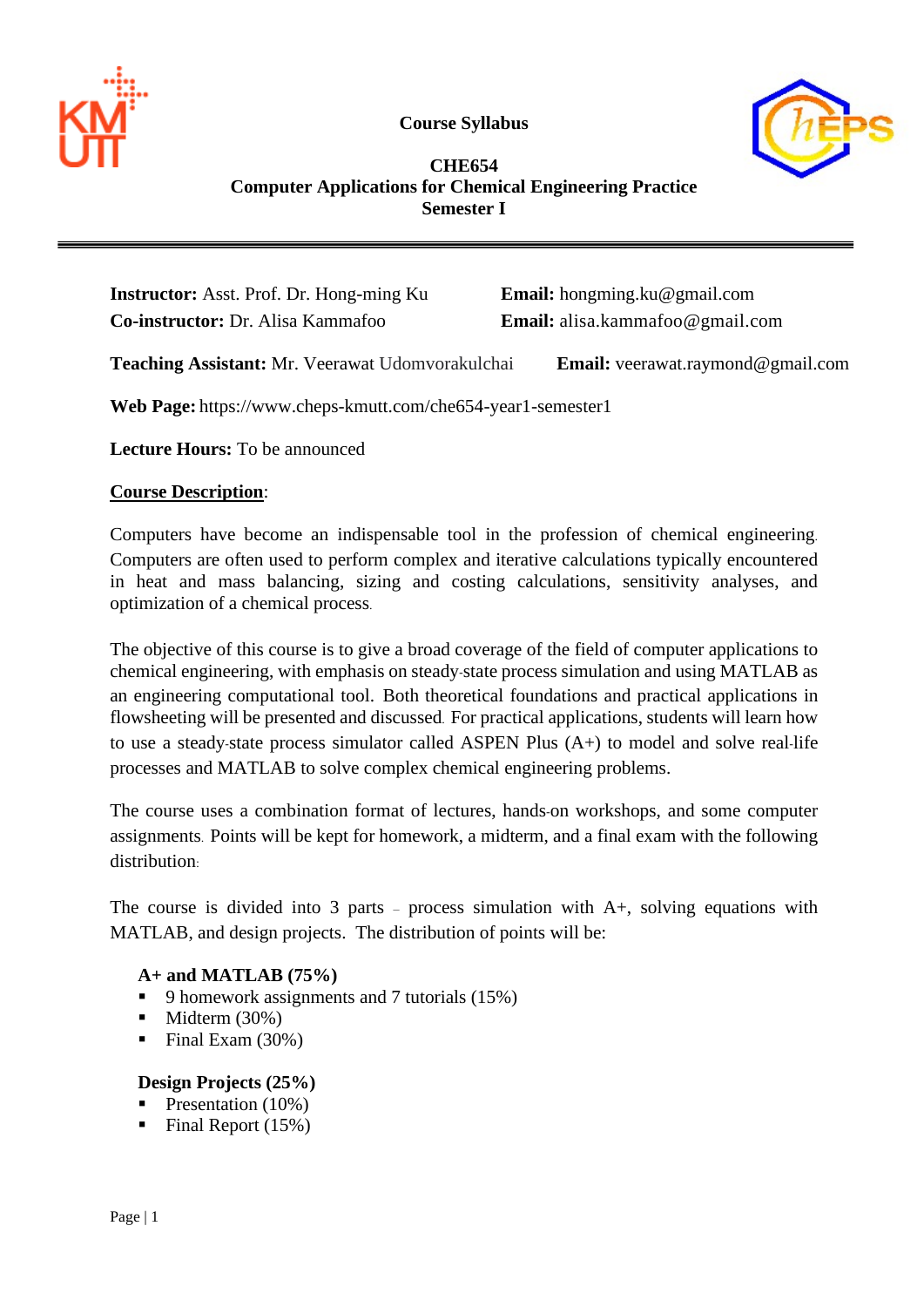# **References:**

- 1. *Integrated Design and Simulation of Chemical Processes* 1st Edition by A.C. Dimian, Elsevier Science, May 2003.
- 2. *Uncovering the Realities of Simulation Part I* by Rajeev Agarwal *et al.* Chemical Engineering Progress, May 2001, pp. 42-52.
- 3. *Uncovering the Realities of Simulation Part II* by Rajeev Agarwal *et al.* Chemical Engineering Progress, June 2001, pp. 64-72.
- 4. *Don't Gamble with Your Physical Properties* by Eric C. Carlson, Chemical Engineering Progress, October 1996, pp. 35-46.
- 5. *Don't Let Recycle Stream Stymie Your Simulations* by Ryan C. Schad, Chemical Engineering Progress, December 1994, pp. 68-76.
- 6. *ASPEN Plus V7.3: Getting Started Building and Running a Process Model* (pdf file) by Aspen Technology, Inc.
- 7. *Modeling and Simulation in Chemical Engineering,* by Roger G.E. Franks, John Wiley & Sons, Inc. New York, 1972.
- 8. *Computational Methods for Process Simulation,* 2nd Edition, by W.F. Ramirez, Butterworths, Boston, 1997.
- 9. *Applied Numerical Methods for Engineers Using MATLAB and C*, by Robert J. Schilling and Sandra L. Harris, Brooks/Cole, 2000.
- 10. *Applied Mathematics in Chemical Engineering*, by H.S. Mickley, T.S. Sherwood, and C.E. Reed.
- 11. *Introduction to MATLAB*, by Prof. Gregory J. McRae, Department of Chemical Engineering, Massachusetts Institute of Technology, Cambridge, Massachusetts 02139.
- 12. *MATLAB Programming Style Guidelines*, by Richard Johnson.
- 13. <https://www.cheps-kmutt.com/che654-year-1-summer> to download more references and homework assignments.

The following is an outline of topics to be covered in this course:

- 1. Simulation of Continuous Processes
	- $\overline{\phantom{a}}$  History and fundamentals of process simulation
	- **Exercity** Partitioning and tearing a flowsheet
	- $\ddagger$  Tutorial #1
- 2. Processing Simulation with ASPEN Plus
	- $\overline{\phantom{a}}$  Introduction to the ASPEN Plus Simulation Package
		- Features of ASPEN Plus
		- Introduction to the ASPEN Plus Graphical User Interface
		- Survey of unit operation models
		- Tutorial #2
	- **Wultistage Separation** 
		- \* RADFRAC: Rigorous rating and design fractionation model
		- Examples of rigorous column models
	- Flowsheet Calculations and Model Analysis Tools
		- $\div$  Sensitivity analyses
		- Design specifications and calculator blocks
		- Tutorial #3
	- <sup>+</sup> Physical Properties